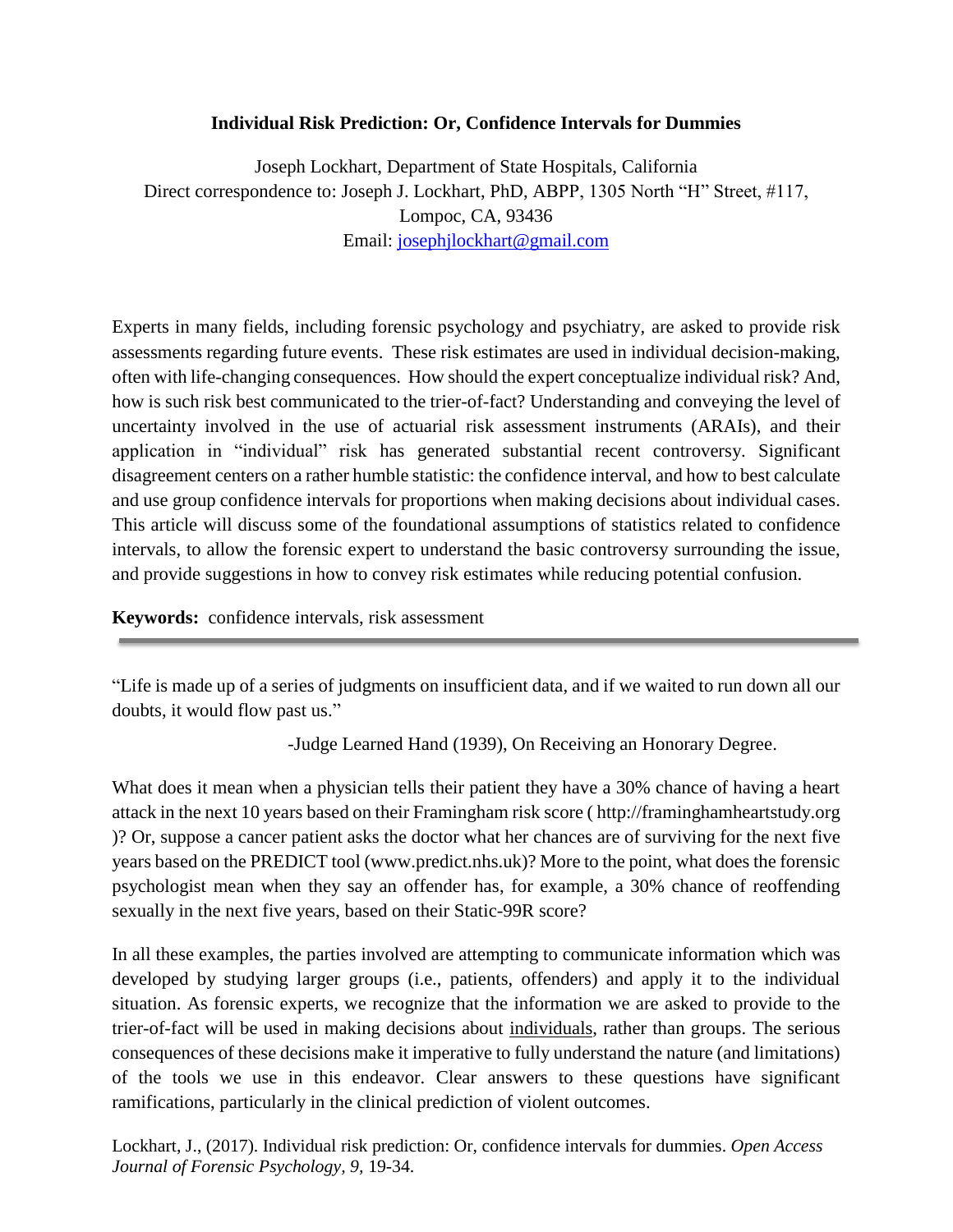Typically, in violence risk assessments, the expert will provide a judgment of risk, either in the form of a risk category or proportional estimate (i.e., a percentage). It is generally understood there is some level of uncertainty around this prediction, and that the point estimate (e.g., "30%") does not precisely correspond to the individual's (or group's) exact risk. Many of the issues discussed in this article focus on the level of this uncertainty when moving from group to individual prediction, and whether such uncertainty is so great (as some have suggested) to preclude the entire enterprise of individual risk prediction.

There are three broad categories or distinct perspectives regarding group to individual inference: First, some experts believe the prediction estimate refers to an intrinsic probability within the individual (the "propensity" perspective; e.g., Gillies, 2000; Stern, 2012): "In spite of this, it is assumed that a unique probability, a true risk, of an undesirable outcome for an individual exists" (Stern, 2012, p.262). A second, opposing viewpoint proposes discarding individual risk as a concept, stating, "Contrary to what is thought, this [group] risk level is not that person's personal risk, because probability is not meaningful in an individual context" (Sniderman, D'Agostino Sr, & Pencina, 2015, p.25). In a third approach, a group of psychologists hassuggested that uncertainty about predictions can be reliably measured, but this uncertainty increases as the group size decreases (Cooke & Michie, 2010; Hart & Cooke, 2013; Hart, Michie, & Cooke, 2007). At the level of the individual, they suggest the uncertainty is so great as to make individual prediction meaningless. Somewhat pessimistically, they state, "Clinicians should consider whether it is best to give up altogether on the idea of calculating probability estimates of risk for future violence" (Hart & Cooke, 2013).

Recently, the level of uncertainty involved in the use of actuarial risk assessment instruments (ARAIs) has generated significant controversy. Many researchers have suggested that ARAIs are the most empirically supported approach to risk assessment (e.g., Hanson & Howard, 2010; Harris, Rice, Quinsey, & Cormier, 2015). Others, however (e.g., Cooke & Michie, 2010; Hart & Cooke, 2013; Hart et al., 2007) suggest that ARAIs produce unacceptably wide intervals of risk at the group and "individual" levels, provide a false sense of certainty, and do not meaningfully assist the trier of fact. They question their basic usefulness within the entire risk assessment enterprise: "At the individual level, the margins of error [of ARAIs] were so high as to render the test results virtually meaningless."(Hart et al., 2007. p.63).

Recently, differences between these approaches led to a flurry of articles (with an entire issue of *Behavioral Sciences and the Law* devoted to the topic). These papers often contain complexlooking statistics and formulas, with exotic-sounding names such as "Wilson's formula" (for calculating confidence intervals for proportions) or "Jeffreys prior" (from Bayesian analysis; Mossman, 2015). Surprisingly, much disagreement centers on a rather humble statistic: the confidence interval. How to best calculate confidence intervals, and apply them in assessing risk, is a seemingly simple procedure. Yet, it has turned out to be fraught with mathematical, epistemological, and real-life consequences.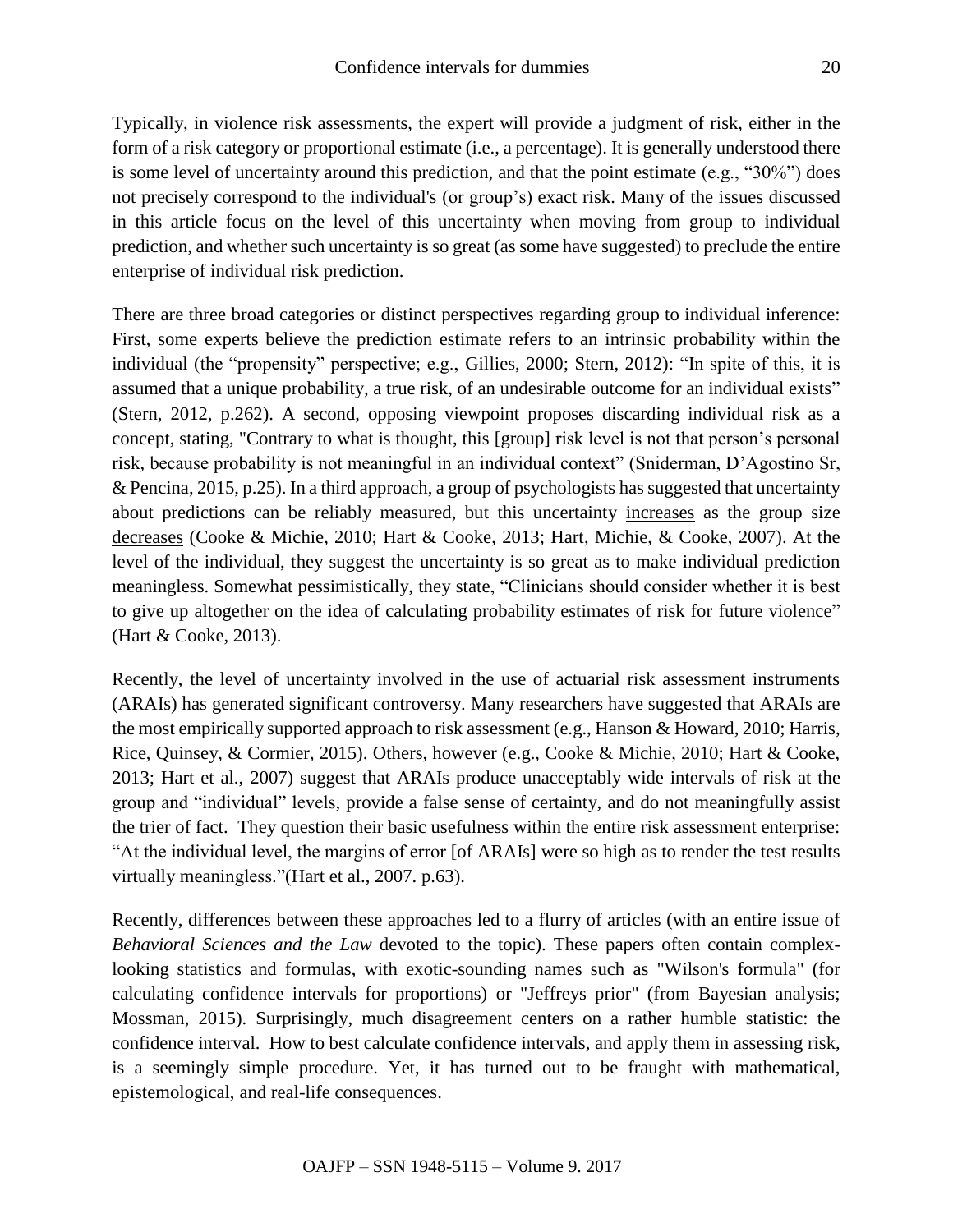The average forensic psychologist or psychiatrist (and I count myself as definitely "average" when it comes to statistics) may understandably find themselves somewhat confused by this debate. It threatens their previously settled assumptions, and leads to even more uncertainty when making predictions in their daily professional life.

Forensic experts are not alone in this struggle, however. Other professions (particularly medicine) also use models to predict important events (such as heart disease or cancer survival), generating their own controversies around the nature of individual risk (e.g., McEvoy et al., 2014; Sniderman et al., 2015; Stern, 2012). A recent paper by Imrey and Dawid (Imrey & Dawid, 2015) has attempted to address this issue from the statistician's point of view. As the "dummy" mentioned in the title, it took me some time to review the basic principles and statistics that Imrey and Dawid present. By sharing foundational information about this important area, it is my hope that brighter forensic practitioners can access the arguments presented in Imrey and Dawid's article without the remedial work I had to do. In addition, I hope to provide some general direction and ideas for how experts may wish to conceptualize and apply these concepts in practice, including recent court rulings that have begun to take this approach into account in their judicial reasoning.

To that end, this article reviews some of the basic axioms and foundations of statistics - those that we as pragmatic forensic experts often forget, or perhaps missed in our introductory statistics class. This will hopefully provide an outline of the way in which statisticians apply the concept of prediction, especially to new individuals who may come to the evaluator's attention (the typical situation in risk assessment). This article does not discuss other aspects of test validity or accuracy, including indices of accuracy such as the AUC (Cook, 2007) or balancing "true positives" versus "false positives." (Neller & Frederick, 2013). Of course, the interested reader is encouraged to read the original sources for themselves for a more complete understanding of these issues (e.g., Gillies, 2000; Hanson & Howard, 2010; Hart et al., 2007; Imrey & Dawid, 2015).

# **Populations and parameters, samples and statistics**

If Statistics is a way of learning about the world, what does the statistician say are its primary assumptions? Although these terms are basic (remember, I'm the dummy here), it is helpful to review first principles.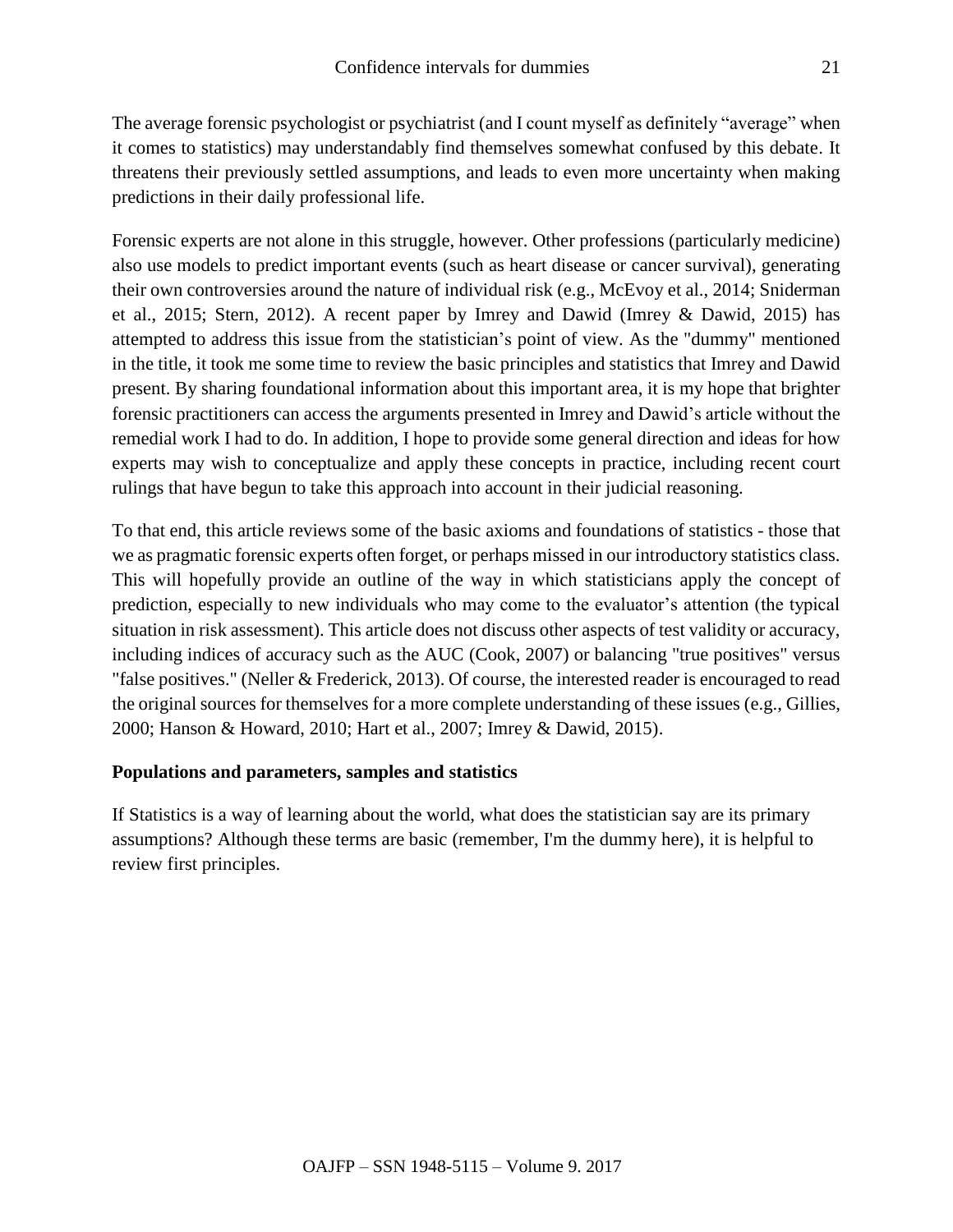*Figure 1.* Populations and parameters, Samples and Statistics. Samples are drawn from populations, and their statistics are calculated. From these, the parameters of the population are estimated. (Reprinted with permission from Mahrita Harahap)



**Inferential** statistics is concerned with describing aspects of **populations** (see Figure 1). Populations (such as the heights of everyone in the US, the number of recidivists with a score of 6 on the STATIC-99) are typically not directly observable; they must be inferred or estimated by examining **samples**.

# According to *The Philosophy of Statistics:*

We know by now that in statistical inference, we make inferences about a population based on information in a sample which is a subset of the population. Mostly we do not know the details of the population and we will use the information in the sample to estimate the unknown population quantities of interest...We call such characteristics parameters and these are constants. (Gabbay, Thagard, & Woods, 2011, p. 80)

Here is our first foundational assumption: Populations are not directly measurable; only samples drawn from them are. **Parameters** are fixed characteristics of populations that describe essential aspects of the population distribution, and we use sample **statistics** to estimate them. Typical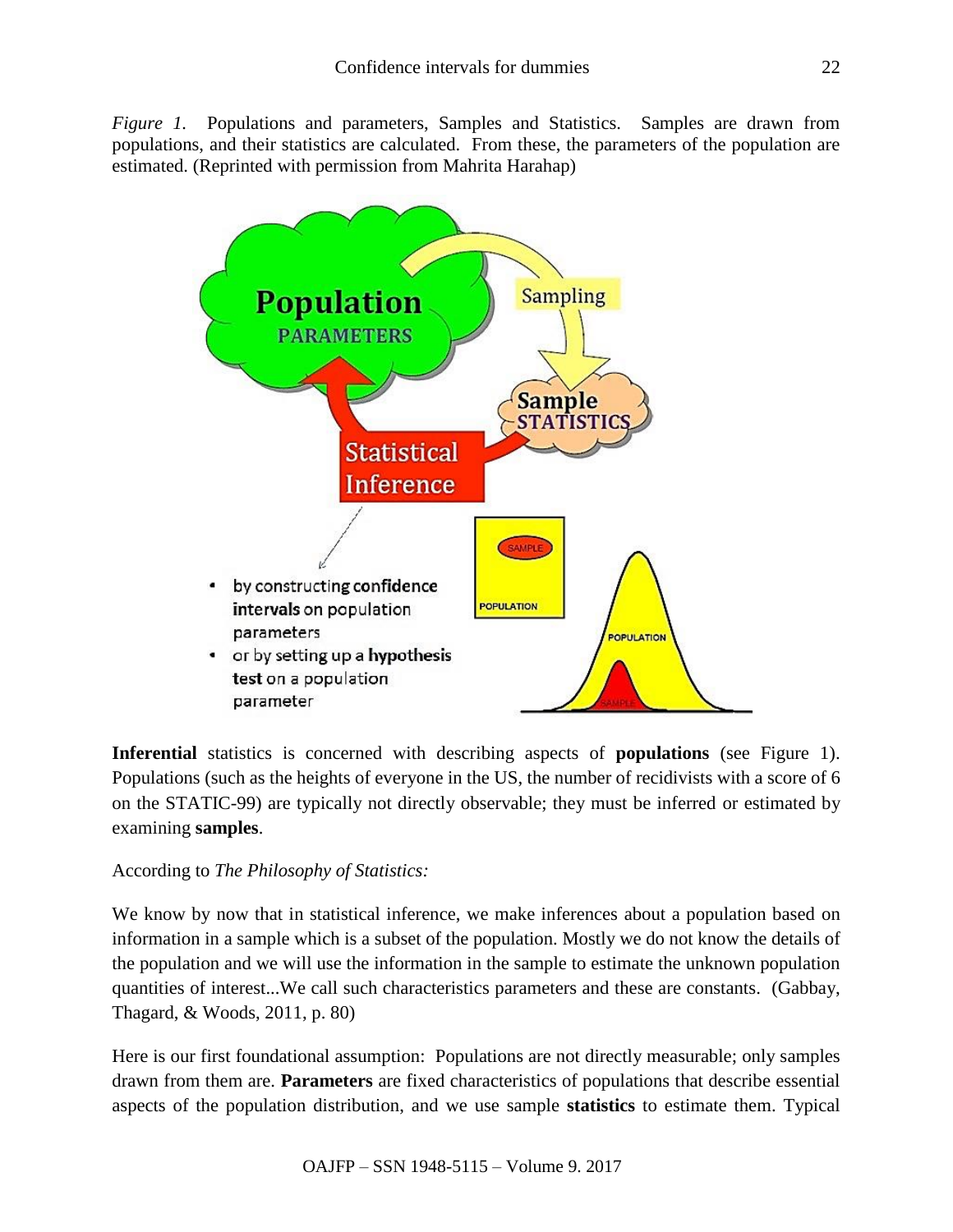population parameters include the **average** and **standard deviation**. Another parameter of great interest to forensics experts, is the **proportion** or **percentage** of individuals within a population with a particular characteristic.

Statisticians introduced the following familiar notation (see Table 1) to distinguish between the parameters of a population and their corresponding sample statistics:

Table 1. *Population parameters and their sample counterparts.*

| <b>Population Parameter</b>                      | <b>Sample Statistic</b> |
|--------------------------------------------------|-------------------------|
| $\mu$ ( <i>pronounced</i> "mu," for the average) | X                       |
| $\sigma$ ("sigma," the standard deviation)       | S                       |
| $P$ (for proportion)                             |                         |

We draw our sample from the population, and calculate sample "statistics," such as the mean, standard deviation, and proportion estimates obtained using just the data in the sample. From these sample characteristics, we "infer" the corresponding population parameters.

Orthodox statistical inference (Gabbay et al., 2011) attempts to move **from** the sample to the larger population; the only exception would be when truly **individual** data is available (e.g., batting averages for an individual baseball player). This approach seems somewhat contrary to the particular concerns of forensic psychology and psychiatry, which are tasked with providing useful information regarding the individual case.

Indeed, not only are our typical statistical formulas apparently inapplicable to individuals, the task of risk assessment statistics is nearly always geared toward describing the population, rather than the single case. In order to develop a clearer understanding of how group predictions can be useful for individual cases, it is helpful to better understand the basic formulas that describe our uncertainty.

# **The sampling distribution: A first step in the direction of understanding confidence intervals**

As noted above, samples are drawn from populations, and the sample statistics are calculated from those samples. The sample mean  $\bar{x}$ , for example, is obviously not exactly the same number as the parameter in the corresponding population  $\mu$ . How then, do we begin to describe our uncertainty when we infer the population mean? This brings us to the topic of **sampling error**. The terms "sampling distribution," "standard error of the mean," and "confidence interval of the statistic" are all related. They attempt to describe how likely it is that our estimate of the parameter will actually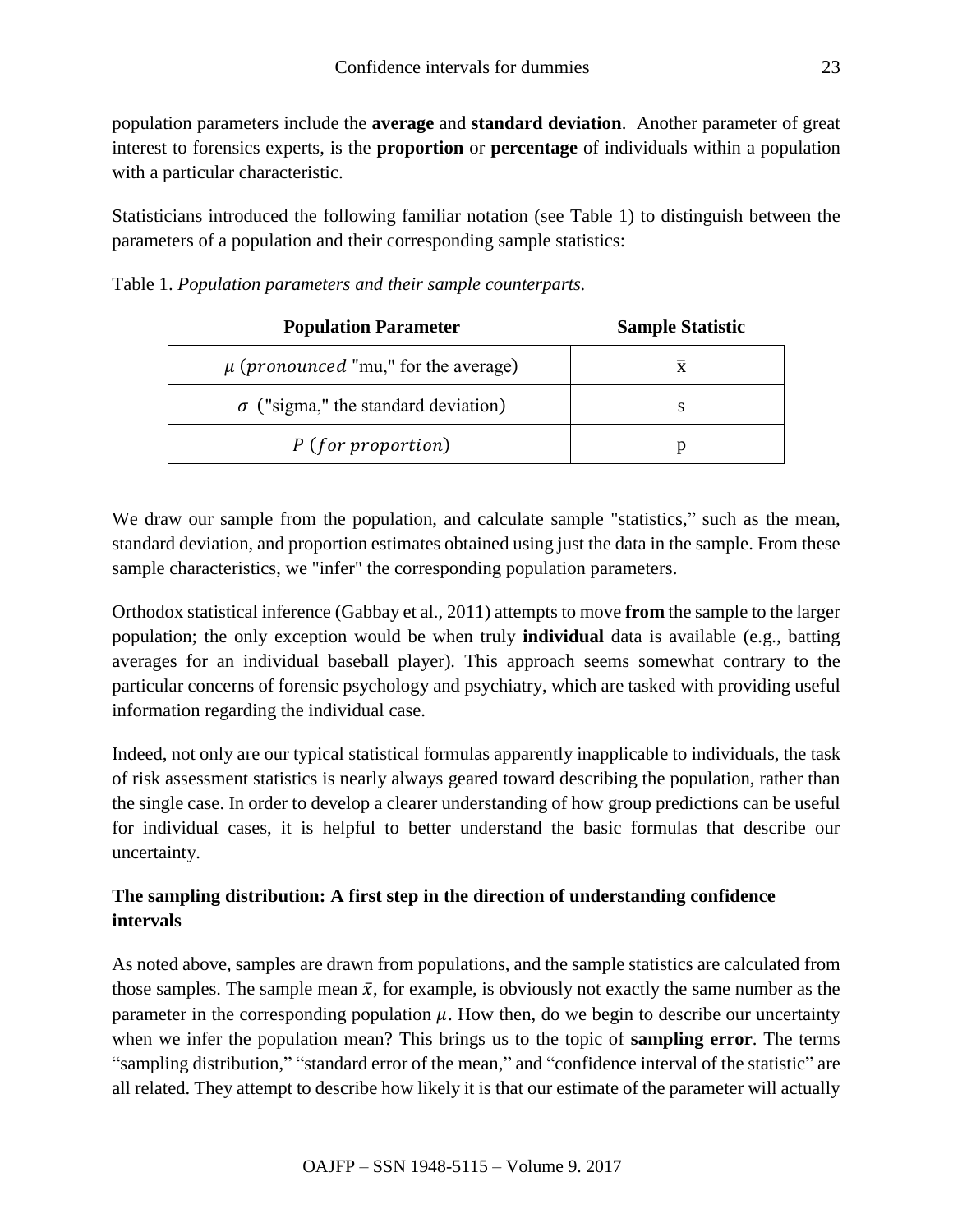contain the "true" number. We can imagine this from Figure 2, in which the first sample is drawn from the population and its mean is calculated. A second sample is drawn, with a slightly different mean. You repeat this process a number of times (as many as you like), and generate a frequency table (i.e., a distribution) made up of the means of each of the samples.

*Figure 2.* The Sampling Distribution. Random samples of size *n* are drawn from the population, generating a sampling distribution that clusters around the population mean. (Reprinted with permission from Mahrita Harahap)



These sample means will cluster around the mean  $(\mu)$  of the population, but will have its ow, much smaller standard deviation. This standard deviation of the mean is a measure of the **sampling error**. Typically, we don't have the luxury of multiple samples-usually there is just one. Let us begin to introduce some of the formulas that at first appear so daunting and complex in the articles debating this topic. In reality, all of these formulas have one primary goal: to estimate the sampling error based on one sample.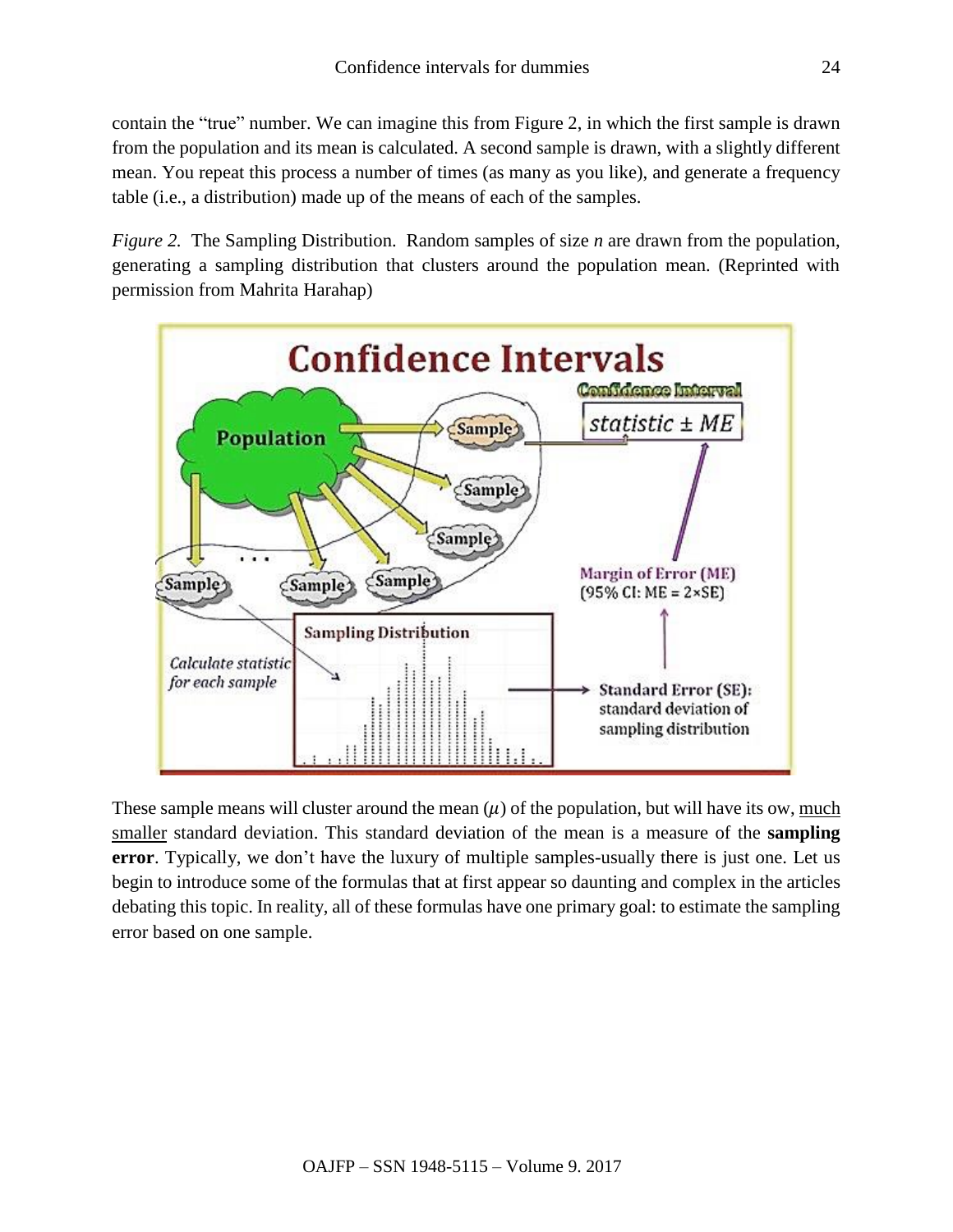



As can be seen from Figure 3, the larger the sample is, the closer it will be in estimating the parameter of interest (the population mean, in this case). All of the sampling error formulas for our statistics of interest (mean, standard deviation, or proportion) include the sample size as an essential part of their formula. As the sample size increases, the sampling error (also called the "standard error") gets smaller. This is a consequence of the Central Limit Theorem ("Central limit theorem," 2016).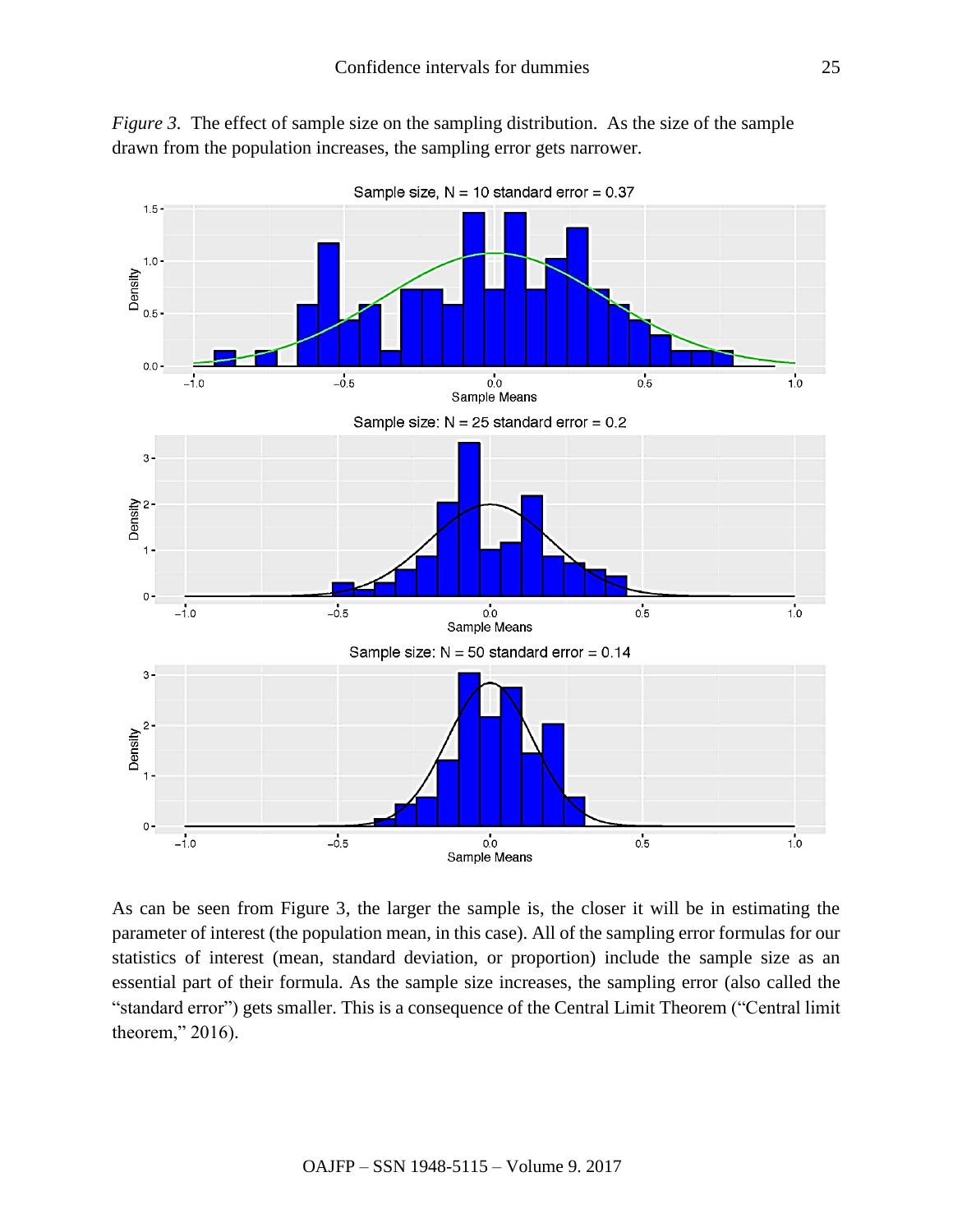The formula for the sampling error/standard error of the mean, which is perhaps most familiar to psychologists is:

$$
SE_{\bar{x}} = \frac{s_x}{\sqrt{n}}
$$

#### Equation 1. Standard error of the mean

We obtain an interval estimate the standard error of the mean, known as a "confidence interval" from two variables: the standard deviation  $(s_x)$  of the sample and the sample size (n).  $s_x$  is the standard deviation of our variable of interest, x. Crucially, n is the size of the sample we have drawn from the population. By increasing the sample size, the overall standard error becomes correspondingly smaller. In contrast, several researchers (Cooke & Michie, 2010; Hart & Cooke, 2013; Hart et al., 2007) attempted to apply this formula to the individual observation (i.e., using n=1) rather than the sample to generate confidence intervals regarding their risk; it was not surprising that the "confidence intervals" they obtained were extremely wide. Imrey and Dawid (2015) are clear this cannot be done within the basic confines of statistical inference, stating: "the confidence interval [ …] is valid only when this sample arises from the group whose true proportion, here group risk, is the inferential target"(Imrey & Dawid, 2015).

Next, we construct a 95% confidence interval for the parameter, using the standard error plus our knowledge of the area under the normal curve (i.e., roughly two standard deviations on either side of the mean of the "bell-shaped" curve, found in the back of any stats book):

> 95% Confidence Interval of the Mean =  $\bar{X} \pm 1.96 \frac{s_{\mathrm{x}}}{\sqrt{n}}$ Equation 2. Confidence interval of the mean.

This formula tells us that an interval constructed in this manner from a sample will contain the population parameter,  $\mu$  (mu), for 95% of the potential random samples that might be drawn from the population. As discussed further below, it is not a prediction of individual characteristics within the population or sample.

#### **The standard error applied to percentages**

The discussion above reviewed the use of the standard error with a continuous variable, which is how many psychologists learned the concept in their statistics courses. However, most predictive risk assessments (and most ARAIs) are usually interested in the **proportion** of individuals from the larger group who either recidivate or reoffend. Variables such as recidivism are called **dichotomous** because they can only take on two values: rearrested or not, "0" or "1." When we measure the proportion of recidivists in a population of, say, sex offenders, we are in effect drawing a sample from the population of all sex offenders that we might be interested in (e.g., all sex offenders in North America, etc.).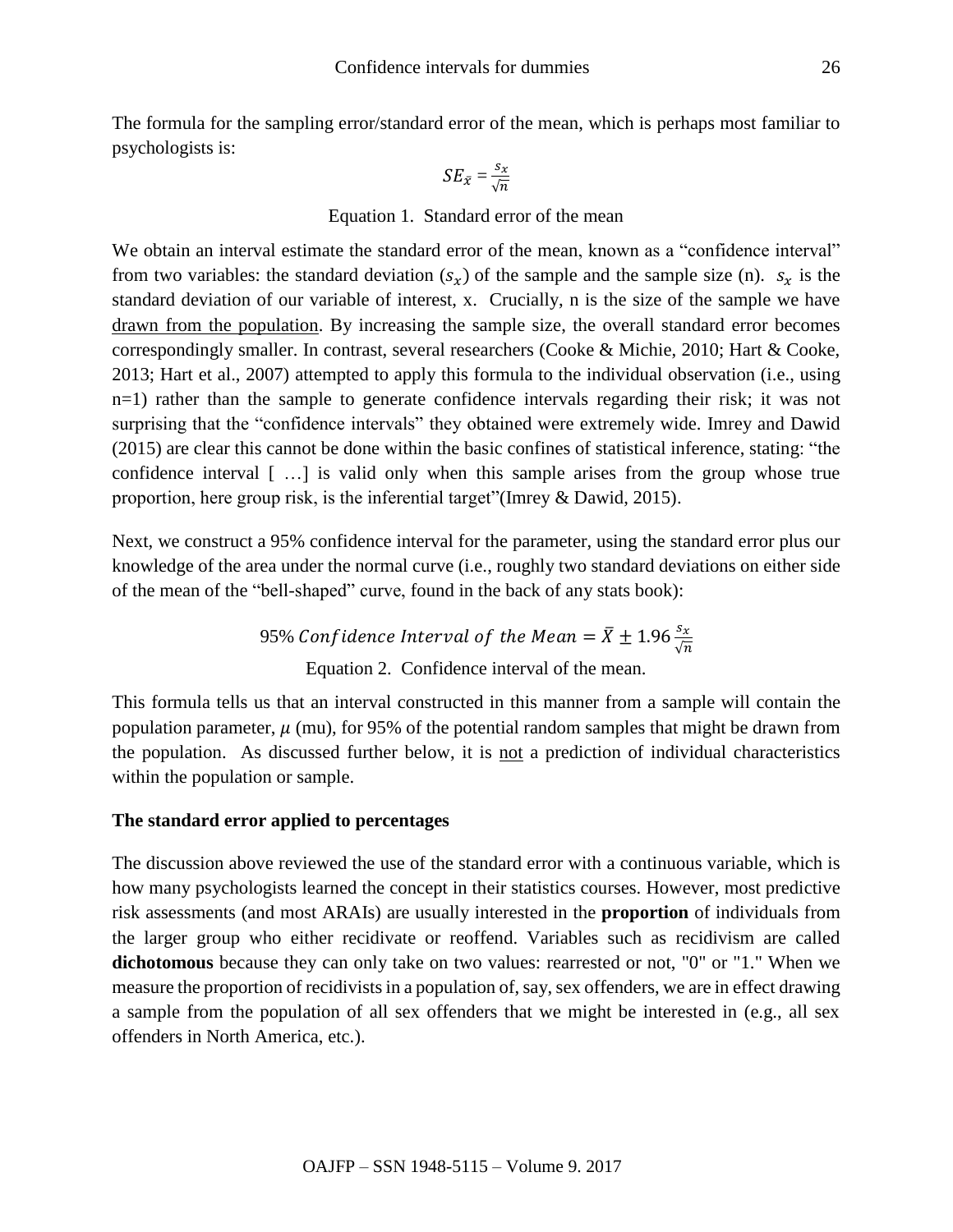One of the simpler formulas for the standard error of proportion is:

Standard error of proportion, 
$$
SE_p = \sqrt{\frac{p(1-p)}{n}}
$$

Equation 3. Standard error of the proportion (Wald's formula)

and, by extension:

Confidence Interval of the proportion = 
$$
p \pm 1.96 \sqrt{\frac{p(1-p)}{n}}
$$

Equation 4. Confidence Interval of the proportion

This formula is quite similar to our formula for the standard error of the mean. The p, in this case, refers to the percentage (proportion) of interest (i.e., the percentage of recidivists say, among those scoring a "5" on the static 99). Thus, you have the percentage of recidivists, multiplied by the percentage of nonrecidivists, all divided by n, the sample size. Then, you take the square root of their product. Hart, Cooke, and Michie utilize a rather more complex formula (called Wilson's formula) for estimating the standard error of a proportion. In fact, there are many different ways to calculate the confidence interval of a proportion, which you can check out at this cool website: EpiTools epidemiological calculators (Sargeant, 2015).

The simpler formula works perfectly well in many situations (Sauro & Lewis, 2005), and is more than adequate to illustrate the fact that increasing sample size "narrows" the size of the standard error of the proportion. This is a key aspect of Imrey and Dawid's paper: whether the statistic is the mean, proportion, or score interval, the size of the confidence interval is largely a function of the sample size; increasing the sample will most always **narrow** the confidence interval.

Now, let's apply the formula to some real data: (Hanson, Thornton, Helmus, & Babchishin, 2016) provide data for their 5-year recidivism rates for the "routine" sample in their new norms (see Table 2). Among the 365 offenders scoring a "5" on the STATIC-99-R, 52 recidivated over 5 years, for a recidivism rate of 14.2%. We can use this information to estimate the underlying population parameter - the percentage of recidivism in a population from which the sample of 365 was drawn.

| Recidivism data for Score=5 | N <sub>s</sub> | probability  |
|-----------------------------|----------------|--------------|
| recidivists                 | 52             | $p = 14$     |
| Non-recidivists             | 313            | $(1-p).86$   |
| Total                       | $N = 365$      | $P*(1-p)=12$ |

Table 2. *Sample using STATIC-99-R Data (adapted from Hanson et al., 2015)*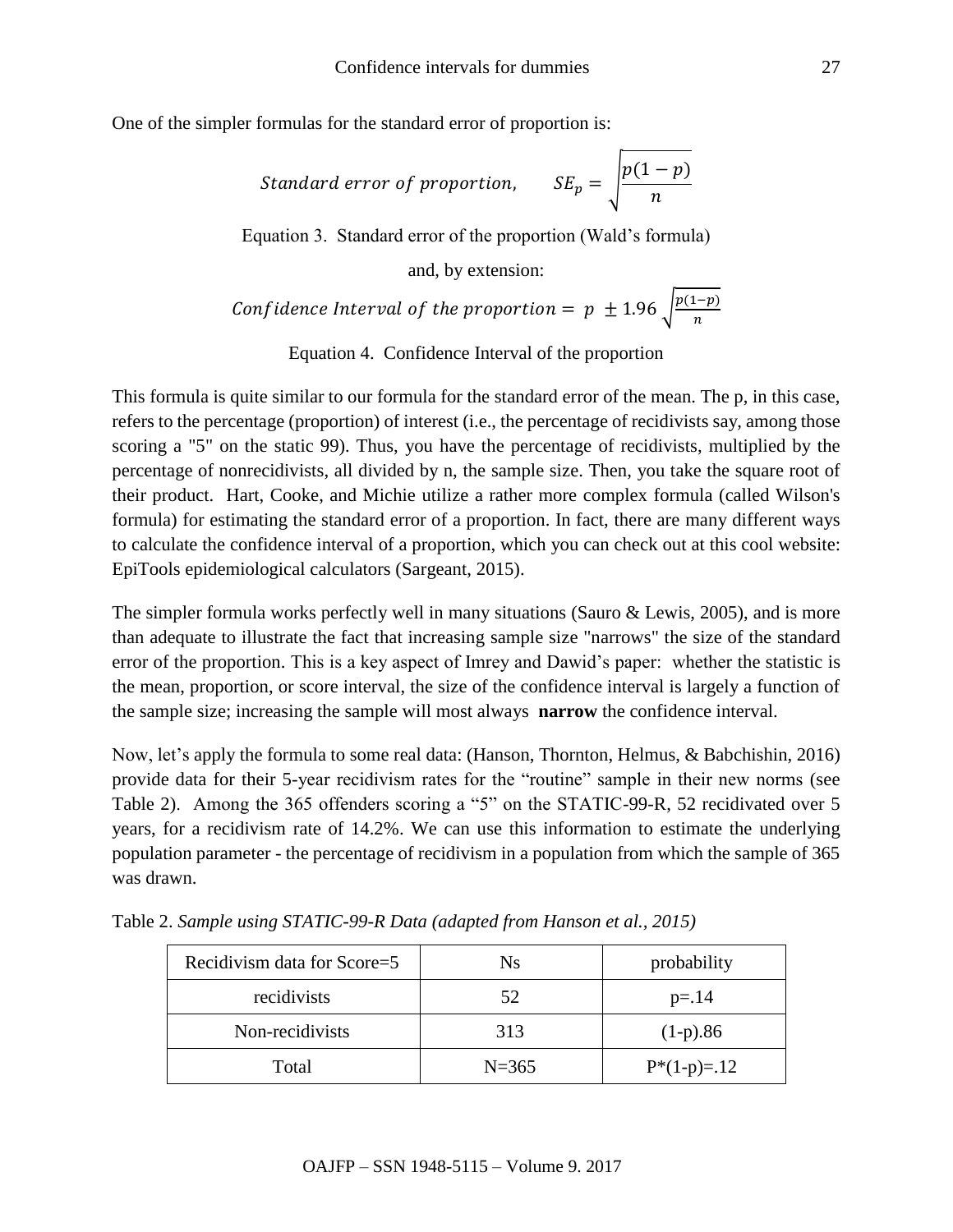Using our formula, we have: 
$$
SE_p = \sqrt{\frac{.12}{365}} = .018
$$
,

And, our Confidence Interval of the proportion = .14  $\pm$  1.96  $\ast$  .018,

Or .14  $\pm$ .036, for a range of .10-.18.

Using our simple formula, we see that the confidence interval of the parameter is (.10, .18). I checked my calculations on the EpiTools website: All methods of calculating the confidence interval (CI) essentially agree, including Wilson's formula. Hanson et al. (2015) use a different approach, logistic regression, to obtain their estimates, which are therefore a bit narrower: .14-.17. Still, not bad for such a simple calculation!

### **What do population parameters and sample statistics tell us about individuals?**

What the foregoing emphasizes is that inferential statistics attempt to describe uncertainty about groups and populations, not about individuals (with the exception of truly individual measures, such as the batting average example, discussed above). In risk assessment using ARAIs, what we know about the individual is not their "individual risk," but the individual's score on a relevant measure (e.g., their Static-99R score). Given that score, they can be compared to a reference group whose risk is known.

Imrey and Dawid suggest that to the extent the individual shares relevant characteristics with the pertinent group (e.g., the same Static-99R score), their predicted risk can be rationally defended to be similar to the group risk:

The individualized guess, that is, prediction, of violence recidivism risk is based upon specified characteristics of the new individual and the relation of these characteristics to recidivism in the larger, more heterogeneous, class of persons used to construct the ARAI. (p. 6)

This approach, of showing there is a good "fit" between the relevant characteristics of the individual with the previously-studied group, is consistent with other discussions of "group to individual" prediction in the literature (e.g., Faigman, Monahan, & Slobogin, 2014). It is important to underline that this prediction is not "unique" to the individual, but instead an attempt to appropriately place them within a population that we know something about. In the same vein, a prediction about the group's proportion of recidivism is not the same as predicting an individual has a specific chance of recidivating (e.g., 33%); individuals either recidivate or they do not (i.e., a dichotomous outcome). Instead, such predictions, at their most basic level, are essentially **group** predictions.

Outside of (or external to) the formal risk assessment, other potential risk factors can exist which may or may not be relevant. The most famous "external" risk factor has to be Paul Meehl's (Meehl, 1957) "broken leg." This refers to a factor which is outside of the empirically derived risk assessment, but which is so highly relevant that it should impact our decision. Most of the time,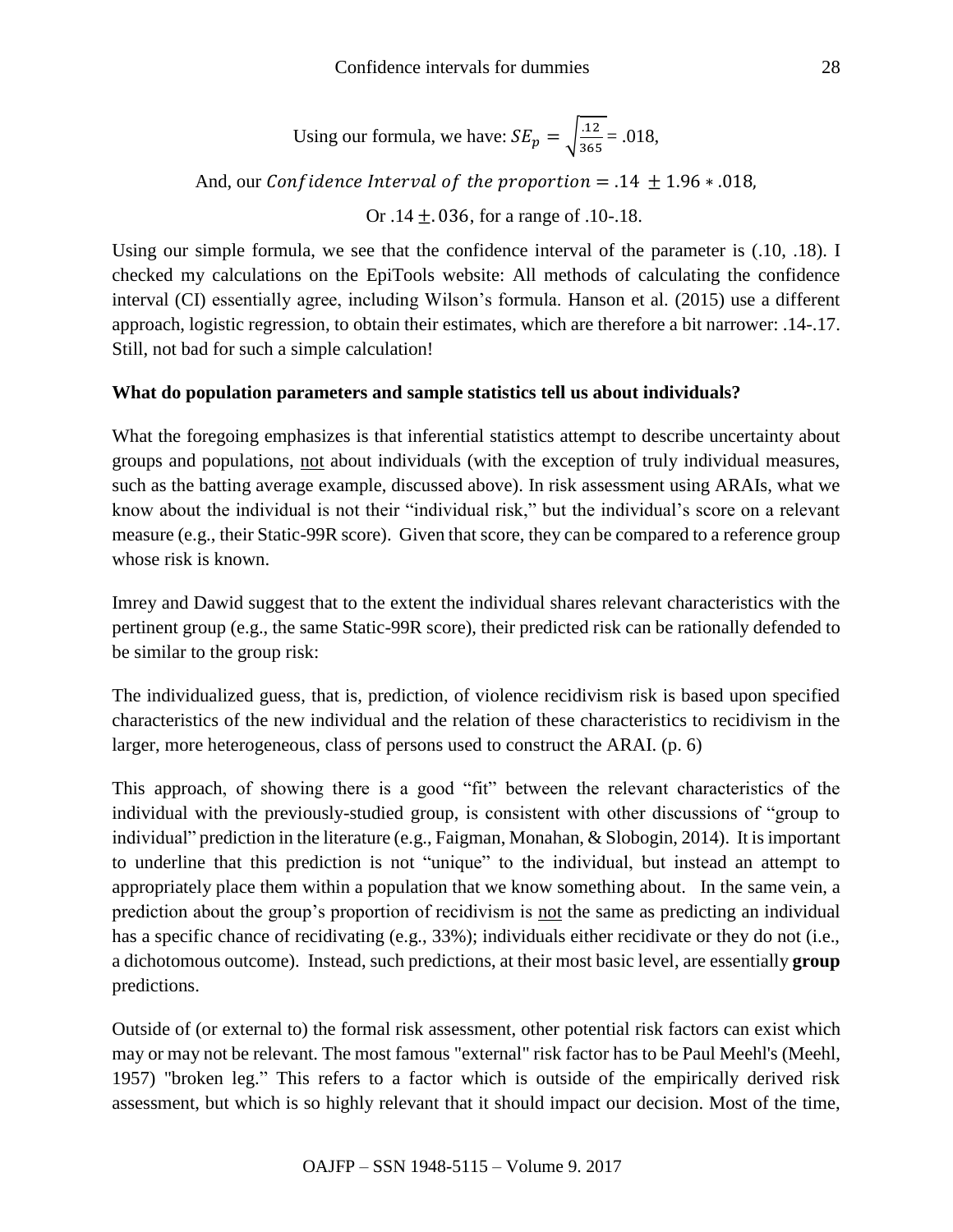however, we do not know the relevance of potential risk factors, nor the extent to which they may incrementally add to, or interact with factors that are already part of the model (Walker, 1995). In fact, there is good reason to believe that most current risk assessment tools (at least in sexual recidivism) are likely close to their theoretical maximum in terms of accuracy (Cook, 2007). Although it is tempting to believe we have greater certainty than suggested by an actuarial or other risk tool when we utilize unstructured "external" factors, this area appears to be one that is highly vulnerable to different types of biases (e.g. the "allegiance bias;" Chevalier, Boccaccini, Murrie, & Varela, 2015), and that such bias is particularly resistant to change (Weinstein & Klein, 1995).

As mentioned above, some complementary perspectives to deal with this problem exist: Hanson et al. (2016, p.22) suggest that actuarial results can be interpreted in light of individual **propensity**: "Within the propensity interpretation, in contrast, the likelihood of actualizing certain outcomes is a property of the individual,[…] not an abstract limit or a subjective belief." Another approach might be to use alternative statistical methods (such as Bayesian analysis). Although Bayesian statistical approaches (e.g., (Mossman, 2015; Scurich & John, 2012) would indeed provide a different conceptualization of individual risk, they would require a major shift in our risk assessment paradigm (i.e., using subjective prior beliefs). It appears unlikely (to me, at least) that such a change will find its way into U.S. courtrooms in the immediate future.

## **Communicating risk**

"Fear of harm ought to be proportional not merely to the gravity of the harm, but also to the probability of the event."

-The monastery at Port-Royal (1662), associated with Blaise Pascal.

It is important for the expert to keep in mind that most risks (especially in high-stakes outcomes) are judged not only by their numeric probability, but by their perceived harm (Bernstein, 1996). Indeed, research suggests (e.g., Krauss & Scurich, 2014) that fairly low rates of potential recidivism are adequate for mock jurors to civilly commit an offender. As Walker (1995) suggests, it is particularly important for the expert not to confuse these two concepts, and to make clear when they are discussing a particular statistic (i.e., proportion of recidivists), and when they are discussing the potential harm of the outcome.

Explaining uncertainty is an essential part of good forensic practice, especially in high-stakes assessments. As experts, we often try to convey uncertainty in our professional role by the use of terms such as "low, moderate, or high risk"(Hilton, Scurich, & Helmus, 2015; Slovic, Monahan, & MacGregor, 2000). Several authors (e.g., Gigerenzer & Edwards, 2003; Walker, 1995) provide helpful discussions about bridging the "gulf" separating group and individual risk prediction and communication; while Walker (1995) agrees that the group to individual prediction depends on how well the individual's characteristics match those of the group, this is rarely enough to make the inferential "leap" with unqualified certainty. Walker suggests that: "The task is learning how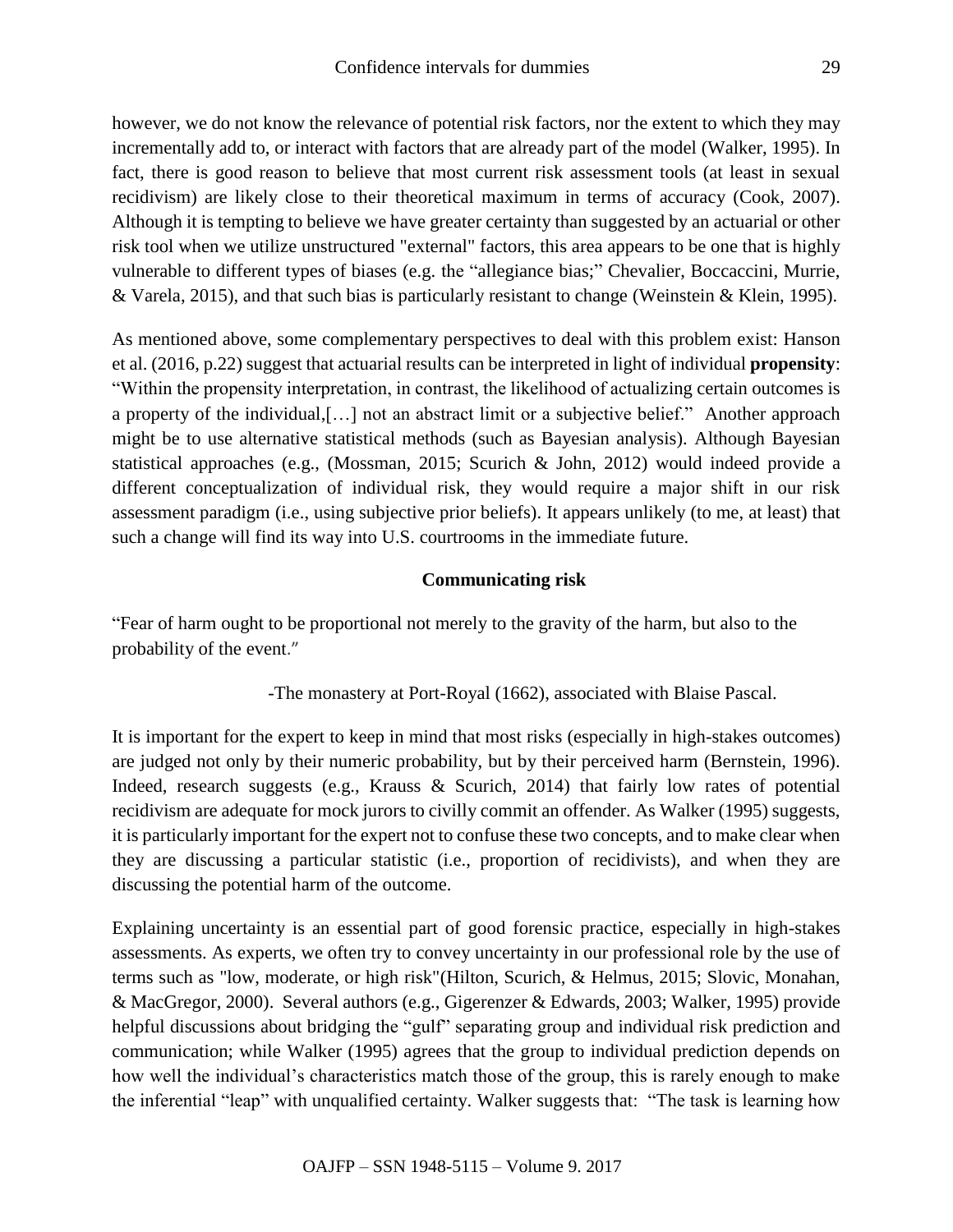confused."(p.609).

The communication of risk has been studied extensively (e.g., Gigerenzer & Edwards, 2003; Monahan & Steadman, 1996), and a full discussion of it is beyond the scope of this article. As noted above, the risks that we use in violence prediction are essentially group risks, but that does not imply they are less important, or do not play a central role in the consideration of individual risk. Just as clinicians in the medical field use predictive models to gauge potential outcomes in life or death events including heart attack or cancer survival, the forensic expert is typically asked to gauge the risk of violent outcomes, whether they be of physical violence or sexual violence. Gigerenzer (e.g., Gigerenzer & Edwards, 2003) provides strategies and concrete examples to convey risk in an understandable way, especially to a non-technical audience.

Rather than using probability statements, Gigerenzer suggests employing natural frequency language instead to communicate risk. The PREDICT model ("predict.nhs.uk site," n.d.) uses the following wording for to communicate cancer survival with and without therapy: "41 out of 100 women are alive at 5 years with no adjuvant therapy after surgery. An extra 13 out of 100 women treated are alive because of hormone therapy."

Since this article is about confidence intervals, I will attempt a tentative example here: "Among 100 individuals with scores similar to Mr. X, somewhere between 14 and 17 would be expected to recidivate sexually within the next five years. The best single estimate is that 15 out of 100 would recidivate. That means 85 out of 100 would not." (from Hanson et al., 2016, supplementary recidivism tables, corresponding to five-year risk associated with a Static-99R score of five).

In the arena of judicial reasoning about risk, most cases appear to treat risk in a statistically "casual" manner (that is, suggesting risk is intrinsic to the individual). However, at least one recent court case (*US v. Hall*, 2011) attempted to apply language consistent with group to individual inference:

Dr. X. used actuarial tools [including the Static-99R] and found a group rate of recidivism as high as 36% over 10 years. Such actuarial tests, however, only gauge a risk of recidivism based upon the statistics of the particular groups of sex offenders selected for comparison. According to the evidence presented, knowing the recidivism rate of a particular group does not mean that the individual under consideration poses the same chance of recidivism in the same timeframe; his risk could be higher or lower than that of the group based upon the unique circumstances of his case. (p.464)

This language has been quoted again with approval in a later case (*US v. Wooden*, 2012). If the courts are able to modify their understanding of risk, it is clearly time for forensic experts to follow suit and do the same.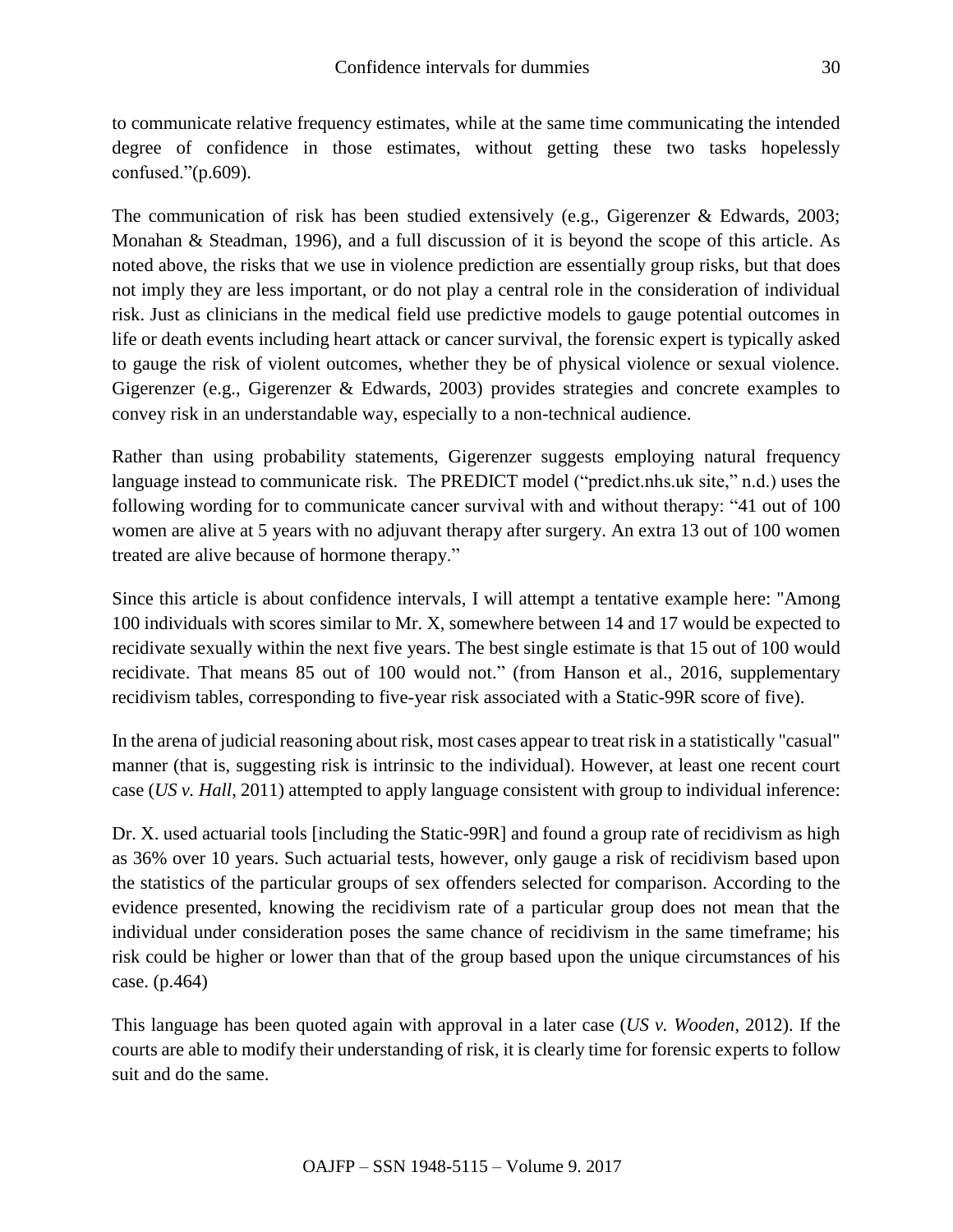## **Summary**

The goal of this article is a modest one: to provide a "bridge" between the average forensic expert's statistical knowledge about group to individual inference, and the extensive material in the literature surrounding this debate. Readers should seek out this information to fully address the issue for themselves.

The conceptual "gulf" that exists between group and individual risk is often frustrating, particularly in forensic psychology and psychiatry, where individual decisions are essential. The goal of inferential statistics is to estimate attributes of a larger population from a smaller sample drawn from it. Therefore, the majority of the time, our available data and research will never directly answer the question regarding an individual's future risk, because they do not contain the right kind of data about that specific individual's recidivism behavior in highly comparable situations from that individual's past. Sampling distributions, standard error, and the standard error of the proportion are ways of conveying the extent of uncertainty in our process of estimating the population parameter from a sample; decreasing the sample size (down to an  $n=1$ ) will not tell us about the risk of individuals, but only increase the error around the population estimate.

The individualized prediction of recidivism risk is based upon examining relevant characteristics of the individual, and comparing the similarity of these characteristics to recidivism in the larger, previously-studied group. The prediction is not "unique" to the individual, but instead an attempt to place the individual within a population about which we know something. It should go without saying, that having a knowledge of the group's proportion of recidivism is not the same as an individual's likelihood of recidivism; these are in actuality group predictions. According to Imrey (2016, personal communication), "ARAI 'individual risk' estimates should be represented in court as descriptions of the recidivism experience of groups similar in some characteristics to the offender, not as a latent characteristic of the offender himself."

As forensic experts, we must address the communication difficulties caused by the inference gap between group risk and individualized risk, especially when conveying risk is so often fraught with misunderstanding. Experts interpret risk very differently from judges and attorneys, but since our job is to assist the court, our duty is to be as clear in these concepts as possible.

# **Acknowledgements**

The author would like to thank David Imrey for his helpful comments and suggestions on an earlier version of this manuscript.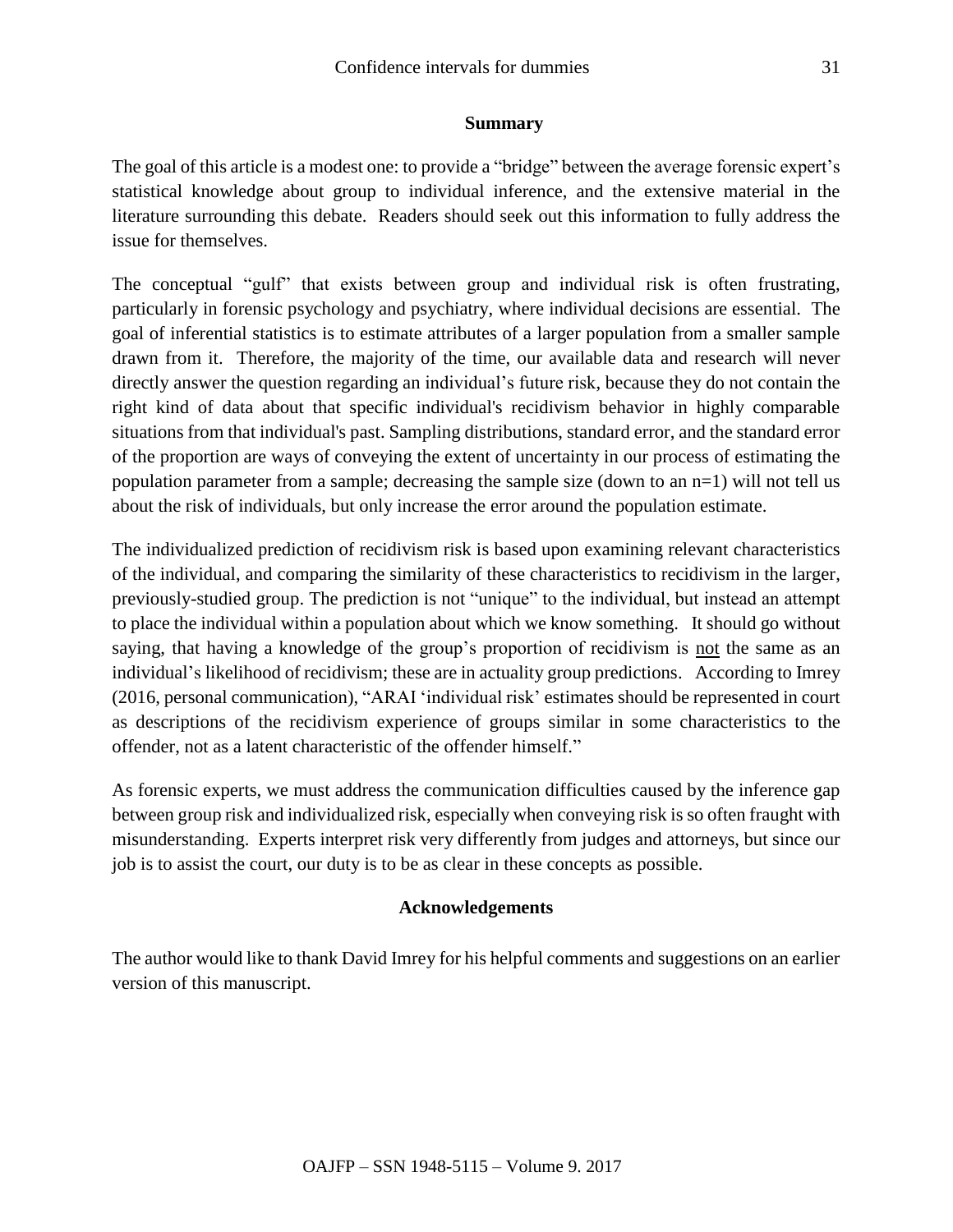#### References

- :: Welcome to predict.nhs.uk site :: (n.d.). Retrieved September 22, 2016, from http://www.predict.nhs.uk/technical.html
- Bernstein, P. L. (1996). *Against the gods: The remarkable story of risk*. New York: Wiley. Retrieved from http://www.ams.org/notices/199901/rev-zabell.pdf
- Central limit theorem. (2016, August 24). In *Wikipedia, the free encyclopedia*. Retrieved from https://en.wikipedia.org/w/index.php?title=Central\_limit\_theorem&oldid=735991814
- Chevalier, C. S., Boccaccini, M. T., Murrie, D. C., & Varela, J. G. (2015). Static-99R reporting practices in sexually violent predator cases: Does norm selection reflect adversarial allegiance? *Law and Human Behavior*, *39*(3), 209–218. http://doi.org/10.1037/lhb0000114
- Cohen, L. J. (1989). *The philosophy of induction and probability*. Clarendon Press.
- Cook, N. R. (2007). Use and Misuse of the Receiver Operating Characteristic Curve in Risk Prediction. *Circulation*, *115*(7), 928–935. http://doi.org/10.1161/CIRCULATIONAHA.106.672402
- Cooke, D. J., & Michie, C. (2010). Limitations of diagnostic precision and predictive utility in the individual case: A challenge for forensic practice. *Law and Human Behavior*, *34*(4), 259– 274. http://doi.org/10.1007/s10979-009-9176-x
- Faigman, D. L., Monahan, J., & Slobogin, C. (2014). Group to individual (G2i) inference in scientific expert testimony. *The University of Chicago Law Review*, 417–480.
- Gabbay, D. M., Thagard, P., & Woods, J. (2011). *Philosophy of Statistics, Volume 7*. (P. S. Bandyopadhyay & M. R. Forster, Eds.) (1 edition). Amsterdam: North Holland.
- Gigerenzer, G., & Edwards, A. (2003). Simple tools for understanding risks: from innumeracy to insight. *BMJ : British Medical Journal*, *327*(7417), 741–744.
- Gillies, D. (2000). Varieties of propensity. *The British Journal for the Philosophy of Science*, *51*(4), 807–835.
- Hanson, R. K., & Howard, P. D. (2010). Individual confidence intervals do not inform decisionmakers about the accuracy of risk assessment evaluations. *Law and Human Behavior*, *34*(4), 275.
- Hanson, R. K., Thornton, D., Helmus, L.-M., & Babchishin, K. M. (2016). What Sexual Recidivism Rates Are Associated With Static-99R and Static-2002R Scores? *Sexual*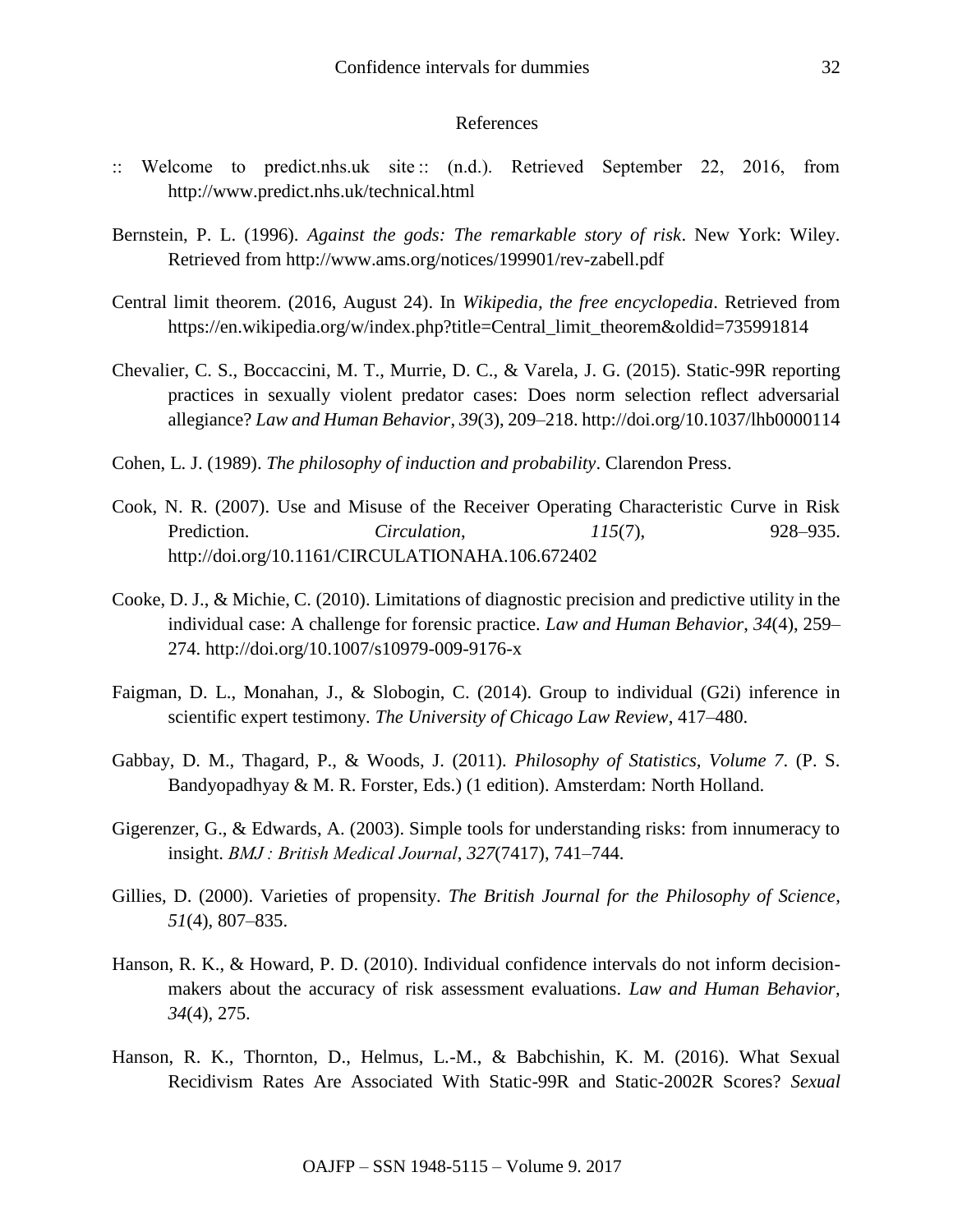*Abuse: A Journal of Research and Treatment*, *28*(3), 218–252. http://doi.org/10.1177/1079063215574710

- Hard Coronary Heart Disease | Risk | Framingham Heart Study. (n.d.). Retrieved September 22, 2016, from https://www.framinghamheartstudy.org/risk-functions/coronary-heartdisease/hard-10-year-risk.php
- Harris, G. T., Rice, M. E., Quinsey, V. L., & Cormier, C. A. (2015). *Violent offenders: Appraising and managing risk (3rd ed.)* (Vol. xvi). Washington, DC: American Psychological Association.
- Hart, S. D., & Cooke, D. J. (2013). Another look at the (im-)precision of individual risk estimates made using actuarial risk assessment instruments. *Behavioral Sciences and the Law*, *31*(1), 81–102. http://doi.org/10.1002/bsl.2049
- Hart, S. D., Michie, C., & Cooke, D. J. (2007). Precision of actuarial risk assessment instruments Evaluating themargins of error'of group v. individual predictions of violence. *The British Journal of Psychiatry*, *190*(49), s60–s65.
- Hilton, N. Z., Scurich, N., & Helmus, L.-M. (2015). Communicating the Risk of Violent and Offending Behavior: Review and Introduction to this Special Issue. *Behavioral Sciences & the Law*, *33*(1), 1–18. http://doi.org/10.1002/bsl.2160
- Imrey, P. B., & Dawid, A. P. (2015). A Commentary on Statistical Assessment of Violence Recidivism Risk. *Statistics and Public Policy*, *2*(1), 1–18. http://doi.org/10.1080/2330443X.2015.1029338
- Krauss, D., & Scurich, N. (2014). The impact of case factors on jurors' decisions in a sexual violent predator hearing. *Psychology, Public Policy, and Law*, *20*(2), 135–145. http://doi.org/10.1037/law0000007
- McEvoy, J. W., Diamond, G. A., Detrano, R. C., Kaul, S., Blaha, M. J., Blumenthal, R. S., & Jones, S. R. (2014). Risk and the Physics of Clinical Prediction. *American Journal of Cardiology*, *113*(8), 1429–1435. http://doi.org/10.1016/j.amjcard.2014.01.418
- Meehl, P. E. (1957). When shall we use our heads instead of the formula? *Journal of Counseling Psychology*, *4*(4), 268.
- Monahan, J., & Steadman, H. J. (1996). Violent storms and violent people: How meteorology can inform risk communication in mental health law. *American Psychologist*, *51*(9), 931–938. http://doi.org/10.1037/0003-066X.51.9.931